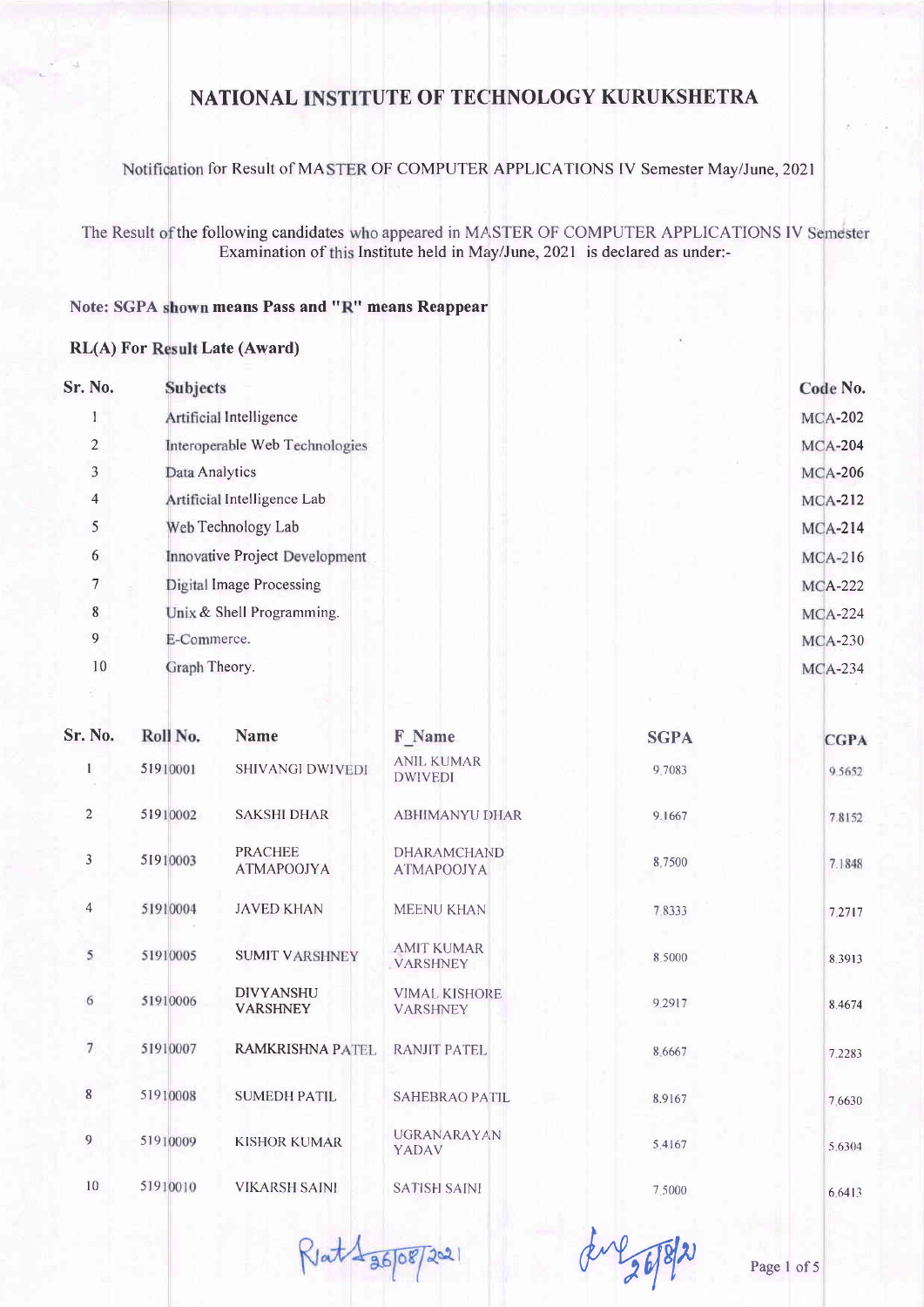Notification for Result of MASTER OF COMPUTER APPLICATIONS IV Semester May/June, 2021

| 11 | 51910011 | <b>BURHANUDDIN</b><br><b>BABUKHANWALA</b> | <b>MUSTANSIR</b><br><b>BABUKHANWALA</b>      | 8.0417  | 6.5543 |
|----|----------|-------------------------------------------|----------------------------------------------|---------|--------|
| 12 | 51910012 | SIDDHARTH TOMAR                           | <b>MANOJ SINGH</b><br><b>TOMAR</b>           | 9.5417  | 9.3913 |
| 13 | 51910013 | ROHIT PATIDAR                             | <b>KANHAIYA LAL</b><br><b>PATIDAR</b>        | 7.3333  | 6.3913 |
| 14 | 51910014 | <b>LALBABOO KUMAR</b>                     | <b>SHANKAR DAS</b>                           | 8.5833  | 7.4022 |
| 15 | 51910015 | <b>RAMDEO YADAV</b>                       | <b>MURLEE YADAV</b>                          | 7.7917  | 6.6087 |
| 16 | 51910017 | <b>MANOJ</b><br>MOOLCHANDANI              | <b>RAMESH CHANDRA</b><br><b>MOOLCHANDANI</b> | 9.8333  | 9.6957 |
| 17 | 51910018 | <b>BHAGWAN SINGH</b>                      | <b>MANOHAR SINGH</b>                         | 6.1250  | 5.8043 |
| 18 | 51910019 | <b>KANIKA MAHESHWARI</b>                  | <b>RAJKUMAR</b><br><b>MAHESWARI</b>          | 9.3333  | 8.5326 |
| 19 | 51910020 | <b>SACHCHIDANAND</b><br><b>KUMAR</b>      | <b>DILIP KUMAR</b>                           | 9.6250  | 9.7935 |
| 20 | 51910021 | <b>VIKAS CHOUDHARY</b>                    | <b>MAHESH</b><br><b>CHOUDHARY</b>            | 8.1667  | 6.3152 |
| 21 | 51910022 | <b>SOURABH SINGH</b>                      | <b>DHIRAN SINGH</b>                          | 8.7083  | 7.6739 |
| 22 | 51910024 | <b>CHUDAMAN DAS</b>                       | RAMNARAYAN DAS                               | 8.0417  | RL(L)  |
| 23 | 51910026 | <b>NEERAJ JOSHI</b>                       | <b>RAJENDER PRASAD</b><br><b>JOSHI</b>       | 9.5000  | 8.7283 |
| 24 | 51910027 | NIDHI YADAV                               | <b>VIJAY YADAV</b>                           | 8.6250. | 7.3261 |
| 25 | 51910028 | <b>MANEESH GEED</b>                       | <b>NARAYAN</b>                               | 6.6250  | 6.6196 |
| 26 | 51910029 | <b>RITU RAJ</b>                           | <b>RAM NARAYAN</b><br><b>RANA</b>            | 6,5833  | 6.3478 |
| 27 | 51910030 | NITIN KUMAR GUPTA                         | <b>MANOJ KUMAR</b><br><b>GUPTA</b>           | 9.0000  | 8.2826 |
| 28 | 51910031 | <b>SHUBHAM MAURYA</b>                     | DEVNATH MAURYA                               | 9.2083  | 8.7391 |
| 29 | 51910032 | <b>SHEFALI SINGHI</b>                     | <b>MUKESH SINGHI</b>                         | 8.7500  | 8.1957 |
| 30 | 51910033 | <b>ABHISHEK BHORIA</b>                    | PURAN SINGH                                  | 6.1250  | RL(L)  |
| 31 | 51910034 | <b>SHIKHA</b>                             | DEENDAYAL                                    | 8.1250  | 6.7717 |

Ret 126/08/2021

Ruy 26/8

Page 2 of 5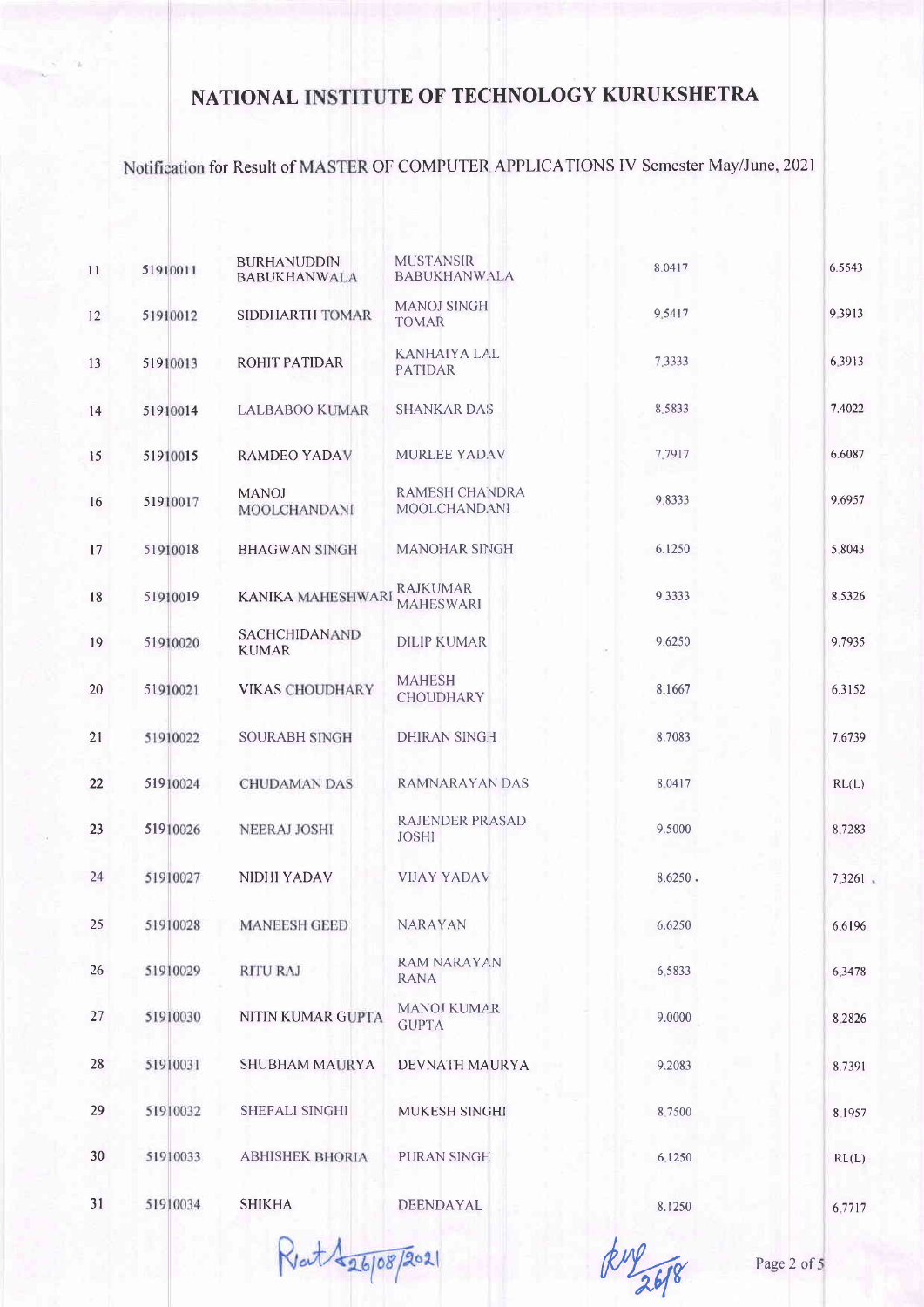# Notification for Result of MASTER OF COMPUTER APPLICATIONS IV Semester May/June, 2021

| 32 | 51910035 | <b>ANVESA JAISWAL</b>                | <b>RAVI SHANKAR</b><br><b>JAISWAL</b>   | 9.2083  | 8.4783 |
|----|----------|--------------------------------------|-----------------------------------------|---------|--------|
| 33 | 51910036 | <b>ANIL KUMAR BARI</b>               | <b>RAM PRASAD BARI</b>                  | 7,0833  | 6.5217 |
| 34 | 51910037 | <b>ARYAN AGRAHARI</b>                | <b>MANOJ KUMAR</b><br><b>GUPTA</b>      | 8.7917  | 8.2174 |
| 35 | 51910038 | SANDHYA VERMA                        | <b>SUMER NATH</b><br><b>VERMA</b>       | 7.5833  | 6.5543 |
| 36 | 51910039 | <b>SANJAY KUMAR</b>                  | <b>NARESH KUMAR</b>                     | 8.8750  | 7.3043 |
| 37 | 51910040 | <b>REKHA KUMARI</b>                  | <b>KAMLESHWAR</b><br><b>SINGH</b>       | 9.3750  | 8.5761 |
| 38 | 51910041 | RIUPAM DIXIT                         | RAJENDRA PRASAD                         | 9.0833  | 7.7609 |
| 39 | 51910042 | <b>BADAL PRADHAN</b>                 | <b>JAYPAL PRADHAN</b>                   | 5.4167  | RL(L)  |
| 40 | 51910043 | <b>SAMARTH NIGAM</b>                 | <b>ALOK NIGAM</b>                       | 8.9583  | 8.6739 |
| 41 | 51910044 | <b>AMANPREET SINGH</b>               | <b>BALVIR SINGH</b>                     | 6.9583  | 6.7500 |
| 42 | 51910045 | <b>DHARMVEER KUMAR</b>               | <b>DINESH PRASAD</b><br>YADAV           | 8.4167  | 7.6087 |
| 43 | 51910046 | <b>MANOJ KUMAR</b>                   | <b>INDRAJ KUMAR</b>                     | 7.1250  | RL(L)  |
| 44 | 51910047 | <b>SHUBHAM TANWAR</b>                | <b>SANJAY KUMAR</b><br><b>KANWAR</b>    | 7.2083  | 5.7174 |
| 45 | 51910048 | <b>RAJKISHOR</b>                     | <b>YUGAL KISHOR</b>                     | 8.8333  | 7.4457 |
| 46 | 51910049 | <b>TANUJA KUMARI</b>                 | <b>HAJARI PANDIT</b>                    | 9.2917  | 7.7717 |
| 47 | 51910051 | <b>ANAMIKA</b>                       | <b>ANIL KUMAR</b>                       | 10,0000 | 9.4457 |
| 48 | 51910052 | MOHD. SHAHNAWAZ<br><b>ALAM</b>       | <b>AFTAB ALAM</b>                       | 98750   | 9.1957 |
| 49 | 51910054 | <b>ANUPAM KUMAR</b><br><b>THAKUR</b> | <b>SURAJ RAJ SINGH</b><br><b>THAKUR</b> | 9.0833  | 8.3696 |
| 50 | 51910055 | <b>SAURABH SINGH</b>                 | PARMESHWAR BUX<br><b>SINGH</b>          | 7.5417  | 7.5435 |
| 51 | 51910056 | BRIJESH KUMAR SINGH SOHAN SINGH      |                                         | 9.1250  | 8.6522 |
| 52 | 51910057 | <b>KSHITIJ PANDEY</b>                | PRAMOD PANDEY                           | 9.6667  | 8.9239 |

Reat 1 26/08/2021

Jul 26/8/2021 Page 3 of 5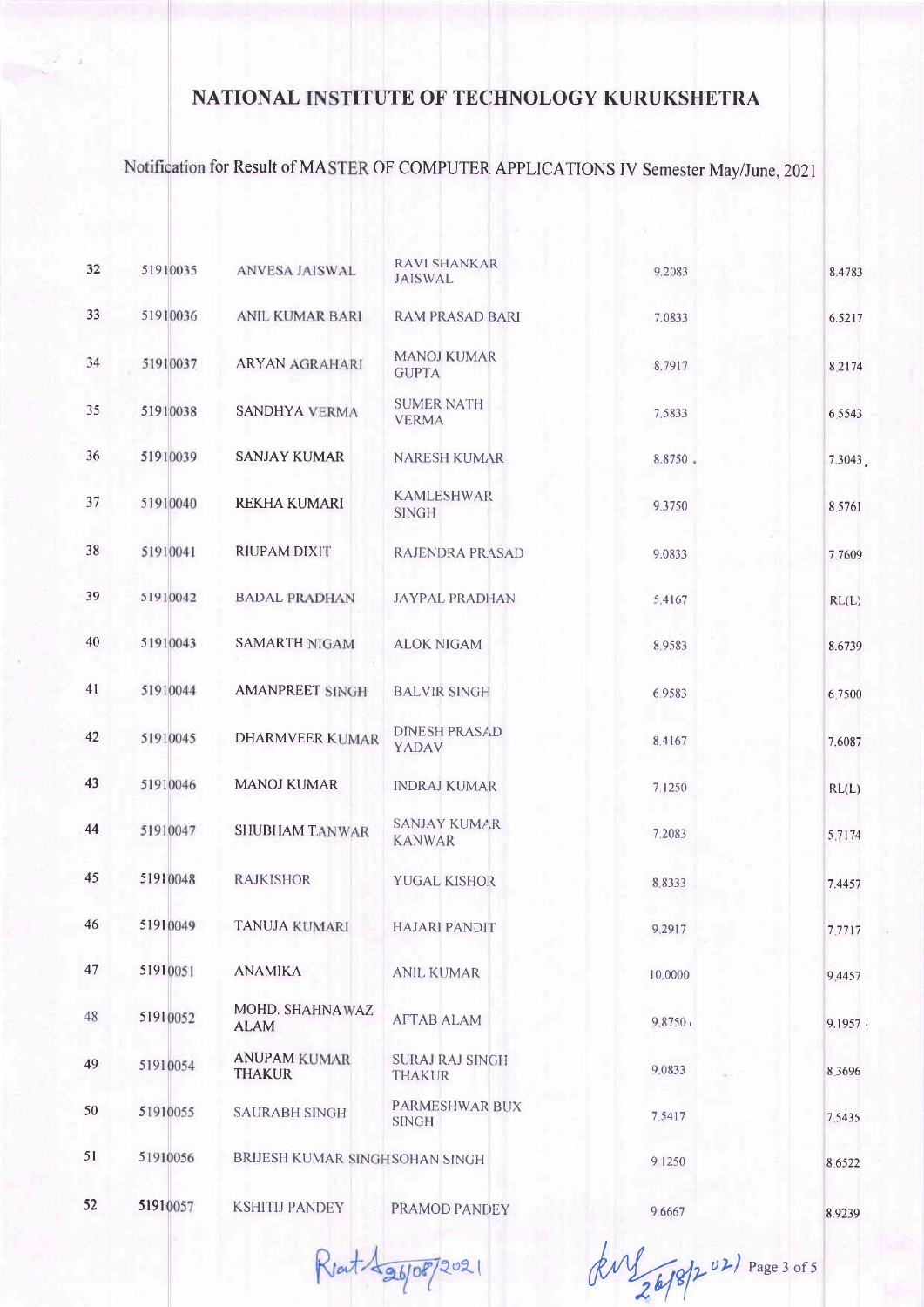Notification for Result of MASTER OF COMPUTER APPLICATIONS IV Semester May/June, 2021

| 53 | 51910058 | <b>ANMOL KUMAR</b><br><b>SHARMA</b>   | <b>SUNIL SHARMA</b>                    | 9.8750     | 9,0109 |
|----|----------|---------------------------------------|----------------------------------------|------------|--------|
| 54 | 51910059 | <b>AMRITA GUPTA</b>                   | <b>SURESH GUPTA</b>                    | 6.7083     | 6.7935 |
| 55 | 51910060 | SHUBHANGI TIWARI                      | <b>NAVEEN KUMAR</b><br><b>TIWARI</b>   | 9.8333     | 9.2935 |
| 56 | 51910061 | <b>SURAJ PRATAP</b><br><b>SHUBHAM</b> | <b>SHASHI BHUSHAN</b><br><b>JHA</b>    | 9.6667     | 8.5435 |
| 57 | 51910062 | <b>SHUBHAM MISHRA</b>                 | <b>LALIT MISHRA</b>                    | 7.7083     | 6.9891 |
| 58 | 51910063 | <b>BIPIN SINGH</b>                    | RAMANUJ SINGH                          | 7.7917     | 6.6413 |
| 59 | 51910064 | RAVISHANKAR YADAV RAM AKBAL YADAV     |                                        | 7.2917     | 7.6087 |
| 60 | 51910065 | <b>AMBUJ KESARVANI</b>                | <b>RAKESH</b><br><b>KESARWANI</b>      | $8.2083 -$ | 8.1196 |
| 61 | 51910066 | <b>RAHUL MEWAL</b>                    | SITARAM MEENA                          | 7.5417     | 7.2500 |
| 62 | 51910067 | <b>ROHIT</b>                          | <b>ASHOK KUMAR</b>                     | 7.6667     | 7.9348 |
| 63 | 51910068 | <b>SURAJ SINGH</b>                    | <b>GULAB SINGH</b>                     | 9.0833     | 8.4891 |
| 64 | 51910069 | <b>NEHA DEVI</b>                      | <b>BACHNA RAM</b>                      | 8.5417     | 7.8043 |
| 65 | 51910070 | <b>BABA PATRA</b>                     | <b>JITENDRA KUMAR</b><br><b>PATRA</b>  | 8.5833     | 7.5109 |
| 66 | 51910071 | <b>MAYANK KUMAR</b><br><b>SINGH</b>   | <b>ASHOK KUMAR</b><br><b>SINGH</b>     | 7.2917     | 6.6957 |
| 67 | 51910072 | <b>SHASHANK JHA</b>                   | <b>SUNIL KUMAR JHA</b>                 | 9.0000     | 7.4565 |
| 68 | 51910073 | <b>VAISHALI NARULA</b>                | <b>KAPIL KUMAR</b><br><b>NARULA</b>    | 9.8333     | 9.3696 |
| 69 | 51910074 | MURARI CHOUDHARY                      | <b>DILIP KUMAR</b><br><b>CHOUDHARY</b> | 8.9167     | 7.4130 |
| 70 | 51910076 | PIYUSH SACHAN                         | <b>SANJEEV SACHAN</b>                  | 8.4583     | 7.9565 |
| 71 | 51910077 | <b>SATYAM PORWAL</b>                  | <b>GOPAL JI PORWAL</b>                 | 7.9167     | 7.2935 |
| 72 | 51910078 | <b>AKHILESH KUMAR</b>                 | <b>VIDYA RAM</b>                       | 7.7500     | 6.4565 |
| 73 | 51910079 | <b>AKHILESH KUMAR</b><br><b>SINGH</b> | <b>AWADHESH SINGH</b>                  | 7.2500     | 7.3043 |

Rat 1 26/08/2021

Page 4 of 5

ku26/8